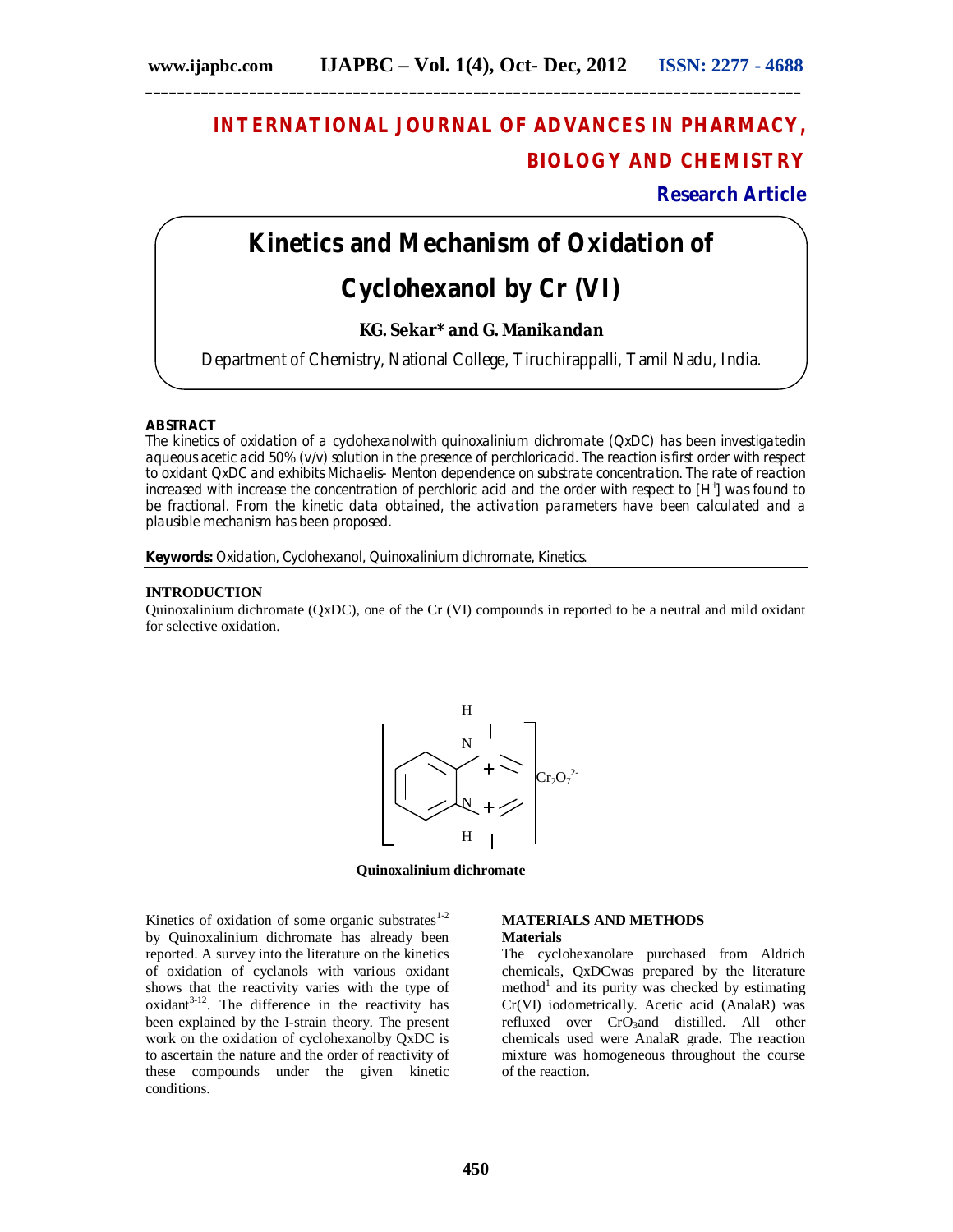**\_\_\_\_\_\_\_\_\_\_\_\_\_\_\_\_\_\_\_\_\_\_\_\_\_\_\_\_\_\_\_\_\_\_\_\_\_\_\_\_\_\_\_\_\_\_\_\_\_\_\_\_\_\_\_\_\_\_\_\_\_\_\_\_\_\_\_\_\_\_\_\_\_\_\_\_\_\_\_\_\_\_**

### **Kinetic Measurements**

All the reactions were carried out in blackcoated vessels to avoid the possible photochemical reactions if any. The kinetic measurements were carried out using spectrophotometer (Systronics) at 470nm.All kinetic runs were made in aqueous acetic acid 50%  $(v/v)$  under pseudo-first order conditions by keeping the substrate always in excessover that of oxidant. The rate constants were evaluated from the linear plot of log absorbance against time by the least square method. The results were reproducible within  $\pm 3\%$  error.

### **Product Analysis**

The same experimental conditions were used for the kinetic determinations;solution of oxidant (0.10 mol), cyclohexanol (0.12 mol) and perchloric acid were mixed and kept under nitrogen atmosphere for 24h, for the completion of the reaction. The products were extracted with chloroform and the organic layer washed with water dried over anhydrous sodium sulphate and then concentrated, the products are separated by column chromatography using silica gel and eluting with varying proportions (100:0 to 70:30) (v/v) of hexane and chloroform, and were identified after concentrating the different fractions, the products were also detected by IR spectral studies and spot tests $^{13}$ .

## **RESULTS AND DISCUSSION**

### **Oxidation of cyclohexanol**

The detailed kinetic data on the oxidation of cyclohexanol is given in Table1.

### **Effect of oxidant**

At fixed  $[H^+]$  with [substrate] in excess, the plot of log absorbance againsttime was linear indicating first order in QxDC. But, the rate of the reaction decreased with increase in the concentration of  $oxidant$ <sup>14</sup>.It is attributed to the decrease in effective concentration of Cr (VI) species in the reaction medium.

### **Effect of substrate**

The rate of reaction is increased with increase the concentration of substrate. The order with respect to substrate was found to be fractional as evidenced by the linear plot of log k against log [s] with a double reciprocal plot of k against [s] gave a straight line indicating Michaelis-Menton type of kinetics in this reaction.

### **Effect of H<sup>+</sup> ion**

The effect of added H<sup>+</sup>ion on the pseudo-first order rate constant was studied by adding  $HCIO<sub>4</sub>$  in the region of  $0.35$ -1.75 mol  $dm<sup>3</sup>$ . The rate of reaction increased with increase the concentration of  $HCIO<sub>4</sub>$ . The plot of log k against log[H<sup>+</sup>] give a straight line with slope 0.503(Fig. 1) indicating that the protonated species of the oxidant in the effective oxidant. It can be concluded that the reaction is simply an acid catalyzed one<sup>15</sup>.

### **Effect of solvent andIonic strength**

The effect of variation of solvent composition on the pseudo-first order rate constant was also studied. The rate was found to increase when the percent content of acetic acid increases. The data in Table 1 shows that the influence of ionic strength on rate constant is not significant.

The reaction mixture showing the absence of any free radical in the reaction has ruled out the possibility of a one electron transfer during the addition of acrylonitrile. But a noticeable catalytic effect on the reaction rate on the addition of  $MnSO<sub>4</sub>$ .

### **Effect of Temperature**

The reactions were studied in the temperature range 303 K – 333 K for cyclohexanol (Table 2). An increase in temperature had resulted in an increase in the rate of the reaction. The activation parameters have been calculated using the Eyring's  $_{\rm plot}^{16}$  and the least square analysis. From the kinetic data the following mechanism has been proposed.

| Table 1: Rate data on the oxidation of cyclohexanol by Quinoxalinium dichromate at 313 K |  |  |  |
|------------------------------------------------------------------------------------------|--|--|--|
|------------------------------------------------------------------------------------------|--|--|--|

| [Cyclohexanol] $102$  | [ $OxDC$ ] $10^3$      | <b>TH+1 10</b>           | AcOH:HO         | [NaClO <sub>4</sub> ] $10^2$ | $k_1 \times 10^4$ |
|-----------------------|------------------------|--------------------------|-----------------|------------------------------|-------------------|
| $(mod \text{ } dm^3)$ | (mol dm <sup>3</sup> ) | $(mod \text{ } dm^{-3})$ | $(\nu/\nu)$     | $(mod \text{ } dm^{-3})$     | $(s^{-1})$        |
| $1.0 - 5.0$           | 2.5                    | 7.0                      | 50:50           |                              | $2.58 - 6.23$     |
| 2.0                   | $2.0 - 4.0$            | 7.0                      | 50:50           |                              | $3.85 - 2.03$     |
| 2.0                   | 2.5                    | $3.5 - 17.5$             | 50:50           |                              | 2.53-5.82         |
| 2.0                   | 2.5                    | 7.0                      | $40:60 - 60:40$ |                              | 1.98-4.98         |
| 2.0                   | 2.5                    | 7.0                      | 50:50           | $0.00 - 20.20$               | 3.59-3.54         |

### **Table 2: Effect of temperature on the oxidation of cyclohexanol by quinoxalinium dichromate**

 $[Cyclohexanol] = 2.0 \times 10^{-2} (mol dm^{-3})$  $[QxDC] = 2.5 \times 10^{-3} (mol \ dm^{-3})$ 

| $\frac{1}{2}$ |                                               |                                            |                            |  |
|---------------|-----------------------------------------------|--------------------------------------------|----------------------------|--|
|               | $[H^{\dagger}] = 0.7$ (mol dm <sup>-3</sup> ) | $AcOH$ : H <sub>2</sub> O( $v/v$ ) = 50:50 |                            |  |
|               | S.No.                                         | <b>Temperature K</b>                       | $k_1 \times 10^4 (s^{-1})$ |  |
|               |                                               | 303                                        | 2.85                       |  |
|               |                                               | 313                                        | 3.59                       |  |
|               |                                               | 323                                        | 4.56                       |  |
|               |                                               | 333                                        | 5.28                       |  |

 $\Box H^* = 10.98$   $kJmol^I \Box S^* = 197.38$   $JK^I mol^I \Box G^* = 72.76$   $kJmol^I$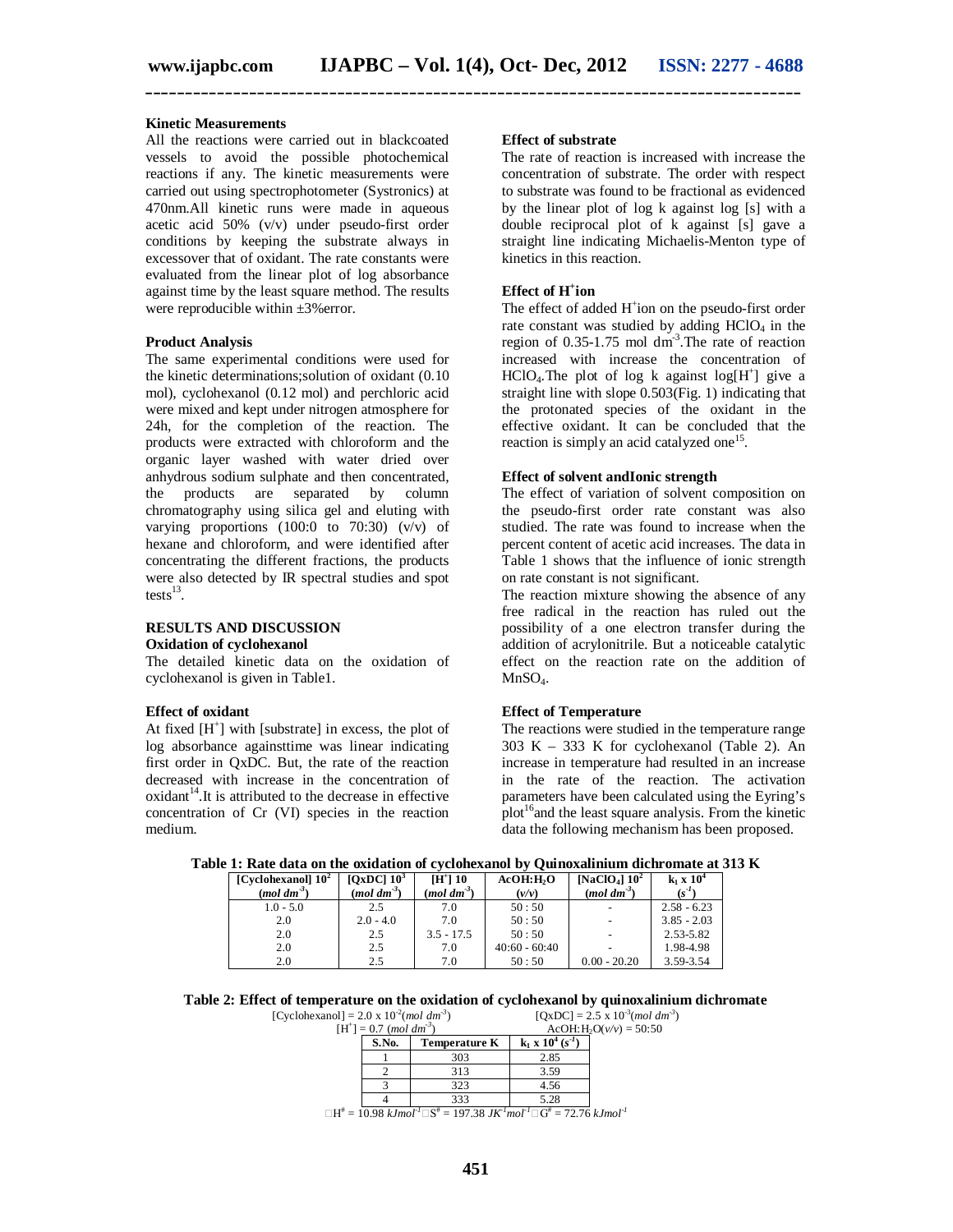**\_\_\_\_\_\_\_\_\_\_\_\_\_\_\_\_\_\_\_\_\_\_\_\_\_\_\_\_\_\_\_\_\_\_\_\_\_\_\_\_\_\_\_\_\_\_\_\_\_\_\_\_\_\_\_\_\_\_\_\_\_\_\_\_\_\_\_\_\_\_\_\_\_\_\_\_\_\_\_\_\_\_**



### **REFERENCES**

- 1. Degirmen basi N and Ozgun B. Quinoxalinium Dichromate: A New and Efficient Reagent for the Oxidation of Organic Substrate,Monat. Fur Chemie. 2002;133:1417-1421.
- 2. Ozgun B and Degirmenbasi N. Oxidation of substituted Benzyl Alcohols by Quinoxalinium dichromate – A Kinetic Study, Monat. Fur Chemie. 2004;135:483- 491.
- 3. Corey EJ and Suggs JW. PyridiniumChlorochromate: An Efficient